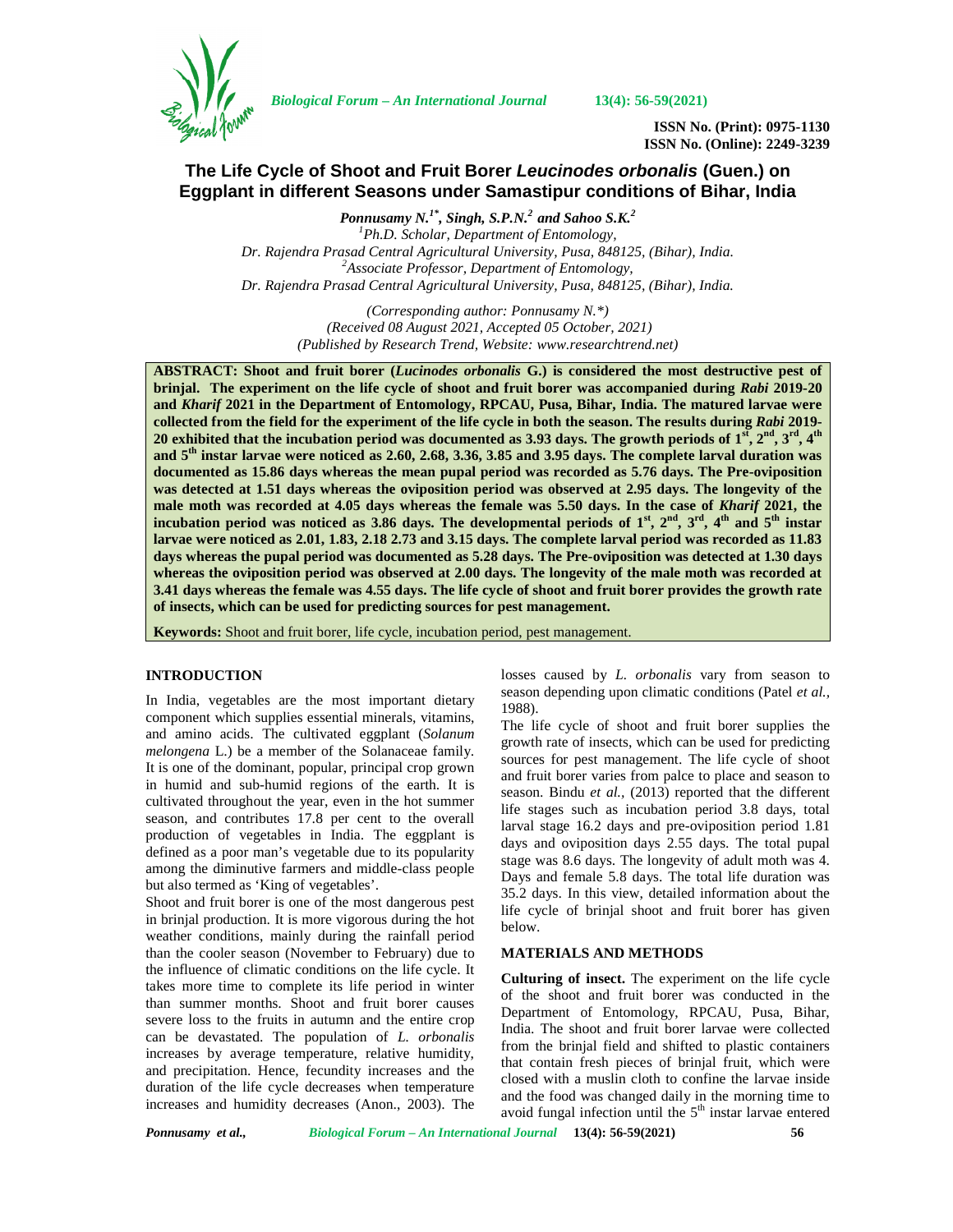for pupation. The matured larvae were transferred to another jar, comprising sand covered by muslin cloth for pupation. Water was sprinkled over the sand to provide sufficient moistness for the survival of pupae. The sand was autoclaved to prevent any contamination before larvae were kept for pupation.

The adult moths were kept for pairing on the same day of emergence from pupae. A single pair of male and female moths were released in a separate glass jar covered by muslin cloth for oviposition. Ten containers were used for the life cycle study. The eggs were used for the assessment of biological studies. The experiment was conducted at room temperature and observations made on:

**Egg stage.** To record the egg stage, newly laid eggs were examined daily until the emergence of fresh larvae.

**Larval stage.** Ten newly emerged larvae were shifted by camel hairbrush into plastic vials consisting of pieces of brinjal. The food was changed daily in the morning hours in the vials to avoid fungal contamination. The larvae were considered mature when they stopped feeding and became sedentary as the cessation of the larval stage and beginning of the pupal stage occurred.

**Pupal stage.** The completely matured larvae were transferred to small vials containing a moist layer of sterilized sand and the pupal duration was recorded.

**Oviposition duration and egg-laying capacity.** The mated females were considered as the existence of a cluster of hairs at the proximal end of abdomen and

increased body size where males were reduced in size and lack of abdominal cluster of hairs. A couple of adults were kept in each plastic jar closed with a black colour chart on the top and the cotton swabs which were dipped in 5% honey solution were kept inside the jar to afford food to the adult moths. The oviposition duration and egg-laying capacity were recorded with these couple of adult moths. The total numbers of eggs were counted to calculate the egg-laying capacity of the female.

**Adult stage.** Both male and female moths were observed from emergence until death to record adult duration.

## **RESULTS AND DISCUSSION**

### **Life cycle studies of** *L. orbonalis*

**Incubation period.** The eggs of *L. orbonalis* were laid in oval-shaped and creamy white. They laid eggs singly or in batches of 6 to 7 on the lower surface of the brinjal leaves or muslin cloth. The eggs changed into dark orange with a noticeable dark spot at the tip of the egg when the egg was about to hatch. The incubation period was recorded 3.93 days in *Rabi* 2019-20 and 3.86 days in *Kharif* 2021. Wankhede *et al.,* (2009) recorded that the incubation period was around 3.80 days in *Kharif* whereas it was 4.30 days reported by Jat *et al.,* (2003). Kumar *et al.,* (2011) was recorded an egg duration of 3.66 days. Van Hung *et al.,* (2020) was reported the egg duration 5-6 days in winter (Table 1&2).

| <b>Development stages</b>     | <b>Maximum</b> (days) | Minimum (days) | <b>Development duration</b><br>(days) Mean $\pm$ SD |
|-------------------------------|-----------------------|----------------|-----------------------------------------------------|
| Incubation period             | 6.5                   | 3              | $3.93 \pm 1.03$                                     |
| $1st$ instar                  | 3.5                   | 1.5            | $2.60 \pm 0.13$                                     |
| $2nd$ instar                  | 3.0                   | 1.5            | $2.68 \pm 0.17$                                     |
| $3rd$ instar                  | 3.5                   | 2.0            | $3.36 \pm 0.51$                                     |
| $4th$ instar                  | 4.5                   | 2.0            | $3.85 \pm 0.50$                                     |
| $5th$ instar                  | 5.5                   | 2.5            | $3.95 \pm 0.45$                                     |
| Total larval period (days)    | 19.5                  | 12.5           | $15.86 \pm 0.96$                                    |
| Pupal period (days)           | 8.5                   | 3.0            | $5.76 \pm 0.94$                                     |
| Pre-oviposition period (days) | 2.5                   | 1.0            | $1.51 \pm 0.15$                                     |
| Oviposition period (days)     | 4.0                   | 2.0            | $2.95 \pm 0.08$                                     |
| Adult longevity (days)        |                       |                |                                                     |
| Male                          | 5.5                   | 3.5            | $4.05 \pm 0.30$                                     |
| Female                        | 7.0                   | 4.0            | $5.50 \pm 0.52$                                     |

**Table 1: The life cycle of** *L. orbonalis* **in** *Rabi***season 2019-20.**

Larval period. The larvae after emergence, moulted 4 times and passed 5 instars during the larval stage. The number of moults were represented by exuviae formed during ecdysis. The freshly emerged larva was creamy white whereas matured larvae were tubular shaped and pinkish. The larvae had a dark brown head capsule with robust mandibles.

There were three dissimilar segments with 3 pairs of well-developed thoracic legs. The prolegs were located on the  $3,4,5,6$  and  $10<sup>th</sup>$  abdominal segments. The total larval period was recorded 15.86 days in *Rabi* 2019-20 and 11.83 days in *Kharif* 2021. The total larval period was recorded as 12.83 days by Jat*et al.,* (2003)

whereas 15.72 days by Kumar *et al.* (2011). And also Van hung *et al.,* (2020) reported 10-12 days in winter.

**First instar.** The first instar larvae were creamy white. The duration of first instar larvae was documented as 2.60 days in *Rabi* 2019-20 and 2.01 days in *Kharif* 2021. Varma and Anandhi, (2009) recorded that the first instar larval period of 1.40 days of *L. orbonalis* on brinjal. Bindu *et al.,* (2013) was reported a first instar period of 2.6 days whereas it was around 1.33 days reported by Laichattiwar *et al.,* (2017).

**Second instar.** The second instar larvae directly started feeding on fresh brinjal pieces and formed regular holes in the brinjal pieces packed with faecal matters.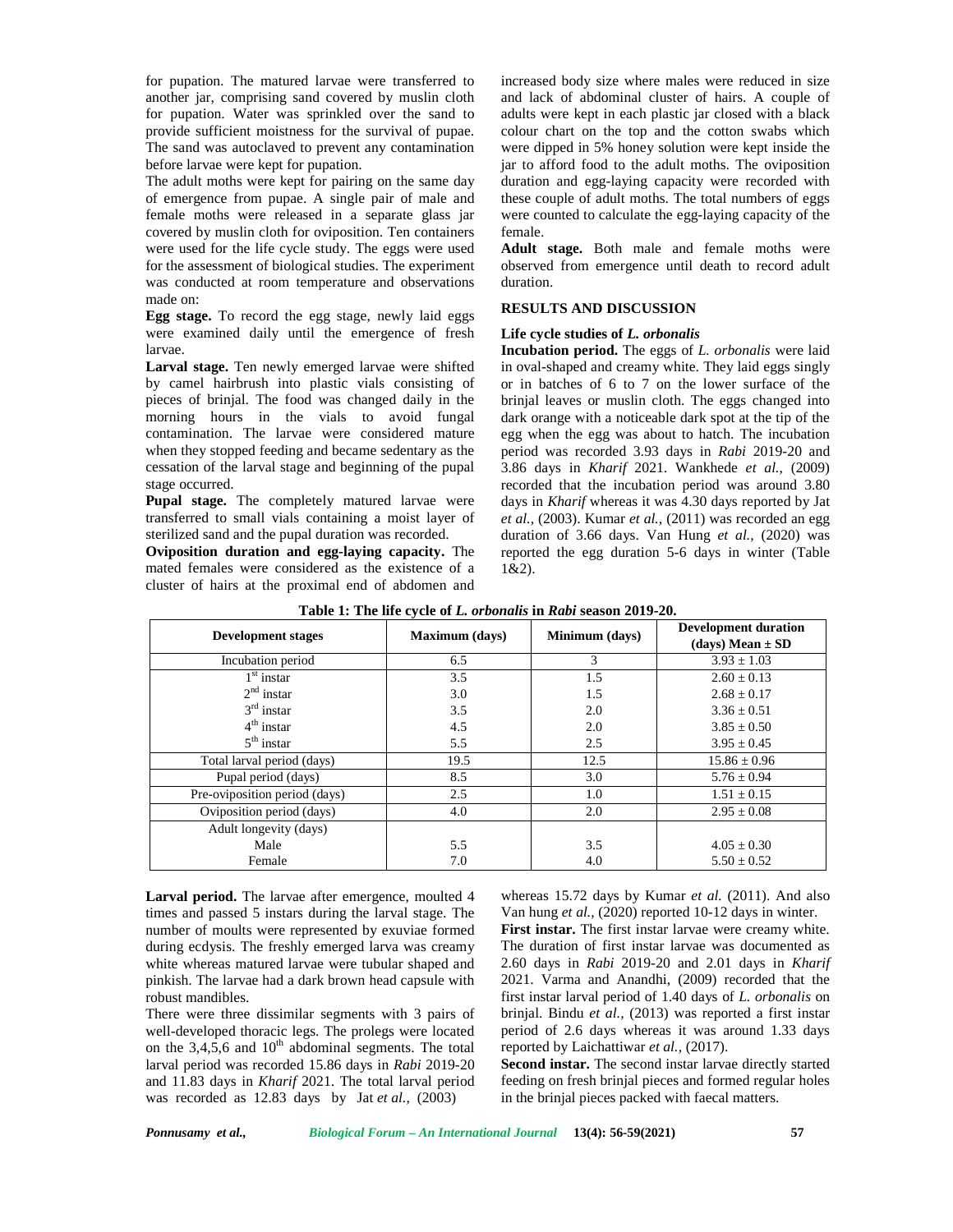The larvae discontinued the feeding a few minutes before ecdysis. The duration of the second instar was recorded 2.68 days in *Rabi* 2019-20 and 1.83 days in *Kharif* 2021. Varma and Anandhi, (2009) were recorded that the second instar larval period of 2.00 days of *L. orbonalis* on brinjal. The second instar larval period was around 2.8 days reported by Bindu *et al.,* (2013) whereas it was 2.77 days as reported by Laichattiwar *et al.,* (2017).

**Third instar.** The third instar larvae had small brown spots on the dorsal and ventral sides of the body. The number of spots was more on the dorsal region than the ventral region and every spot had fine bristle. The period of the third instar was documented as 3.36 days in *Rabi* 2019-20 and 2.18 days in *Kharif* 2021. The third instar larval period of 1.90 days of *L. orbonalis* on brinjal was recorded by Varma and Anandhi, (2009) whereas it was 3.2 days as reported by Bindu *et al.,* (2015). Laichattiwar *et al.,* (2017) recorded the third instar larval period to be around 2.56 days.

**Fourth instar.** The fourth instar larvae fed voraciously. The duration of the fourth instar larva was recorded at 3.85 days in *Rabi* 2019-20 and 2.73 days in *Kharif* 2021. The fourth instar larval period of 1.90 days of *L. orbonalis* on brinjal was reported by Varma and Anandhi, (2009) whereas it was around 3.4 days as reported by Bindu *et al.* (2013). Laichattiwar *et al.,* (2017) recorded the fourth instar larval period to be around 3.03 days.

**Fifth instar.** The appearance of the fifth instar larva was almost the same excluding that the body size. Pupation was additional distinct behaviour at this time. The matured larva was stopped feeding and entered into the pupa. The period of fifth instar larva was noticed 3.95 days in *Rabi* 2019-2020 and 3.15 days in *Kharif* 2021. The fifth instar larval period of 1.7 days of *L. orbonalis* on brinjal by Varma and Anandhi, (2009). The fifth instar larval period was around 2.8 days reported by Bindu *et al.,* (2013) whereas it was around 3.50 days recorded by Laichattiwar *et al.* (2017).

**Pupal stage.** The matured larvae undergone pupation takes place in plastic jars, sand, muslin cloth and sometimes inside the fruits. The newly formed pupa was pinkish which turned to dark brown later. Pupa was elongated and oval-shaped. The pupa was slightly tapering and wing margins reached up to the end of the abdominal segment. The pupal period was noticed 5.76 days in *Rabi* 2019-20 and 5.28 days in *Kharif* 2021. Jat *et al.,* (2003) reported that the pupal period of 9.42 days. The pupal period of *L*. *orbonalis* was 9.66 days reported by Kumar and Singh*,* (2012) whereas it was around 8-9 days as noticed by Van Hung *et al.,* (2020).

**Adult stage.** The newly emerged adults had their head and thorax region covered with brownish scales. The front wings were creamy white and had light brown coloured bulky patches whereas, hind wings with a pale black curvy stripe were noted near the apical margin. The wings were marginally fringed. The male moth was normally smaller than the female. The female moths had a bunch of hairs at the tip of the abdomen. The longevity of the male moth was recorded 4.05 days in *Rabi* 2019-20 and 3.41 days in *Kharif* 2021 whereas the female with 5.50 days in *Rabi* 2019-20 and 4.55 days in *Kharif* 2021. The duration of males and females was 3 and 5.20 days (Kumar and Singh*,* (2012). The duration of male individuals was 3.20 days and female was 3.33 days (Yadav *et al.,* 2015) whereas it was 3.27 and 5.23 days as noticed by Laichattiwar et al. (2017).

| <b>Development stages</b>     | <b>Maximum</b> (days) | Minimum (days)              | <b>Development duration</b><br>(days) |
|-------------------------------|-----------------------|-----------------------------|---------------------------------------|
|                               |                       |                             | Mean $&$ S.D                          |
| Incubation period (days)      | 5.5                   | 2.5                         | $3.86 \pm 0.10$                       |
| $1st$ instar                  | $\mathcal{F}$         |                             | $2.01 \pm 0.11$                       |
| $2nd$ instar                  | 2.5                   | 1.5                         | $1.83 \pm 0.10$                       |
| $3rd$ instar                  |                       |                             | $2.18 \pm 0.35$                       |
| $4th$ instar                  | 3.5                   |                             | $2.73 \pm 0.05$                       |
| $5th$ instar                  |                       |                             | $3.15 \pm 0.05$                       |
| Total larval period (days)    | 15                    | 10                          | $11.83 \pm 0.40$                      |
| Pupal period (days)           |                       | $\mathcal{D}_{\mathcal{L}}$ | $5.28 \pm 0.16$                       |
| Pre-oviposition period (days) | 2.5                   | 0.5                         | $1.30 \pm 0.08$                       |
| Oviposition period (days)     | 3                     |                             | $2.00 \pm 0.44$                       |
| <b>Adult longevity (days)</b> |                       |                             |                                       |
| Male                          | 4                     | 2.5                         | $3.41 \pm 0.12$                       |
| Female                        | 6.5                   | 3.5                         | $4.55 \pm 0.40$                       |

**Table 2: The life cycle of** *L. orbonalis* **in** *Kharif* **season 2021.**

**Pre-oviposition period.** The Pre-oviposition was observed as 1.51 days in *Rabi* 2019-20 and 1.30 days in *Kharif* 2021. Kavitha *et al.,* (2008) reported that the pre-ovipositional period of 1.35 days whereas it was 1.17 days as recorded by Laichattiwar *et al.,* (2017). **Oviposition period.** The oviposition period was observed 2.95 days in *Rabi* 2019-20 and 2.00 days in *Kharif* 2021. Kavitha *et al.,* (2008) reported that a pre ovipositional period of 2.01 days whereas it was 2.53 days recorded by Laichattiwar *et al.,* (2017).

#### **CONCLUSION**

The life cycle of *L. orbonalis* was observed in two different seasons viz. *Rabi* (2019-20) and *Kharif* (2021). It had taken more duration to finish its life cycle in *Rabi* than *Kharif* season. Abiotic factors like average temperature, relative humidity and rainfall play a substantial role in the development of *L. orbonalis.* The development period may differ from place to place and season to season or climatic conditions. The duration of different life stages is also more in *Rabi* than *Kharif* season.